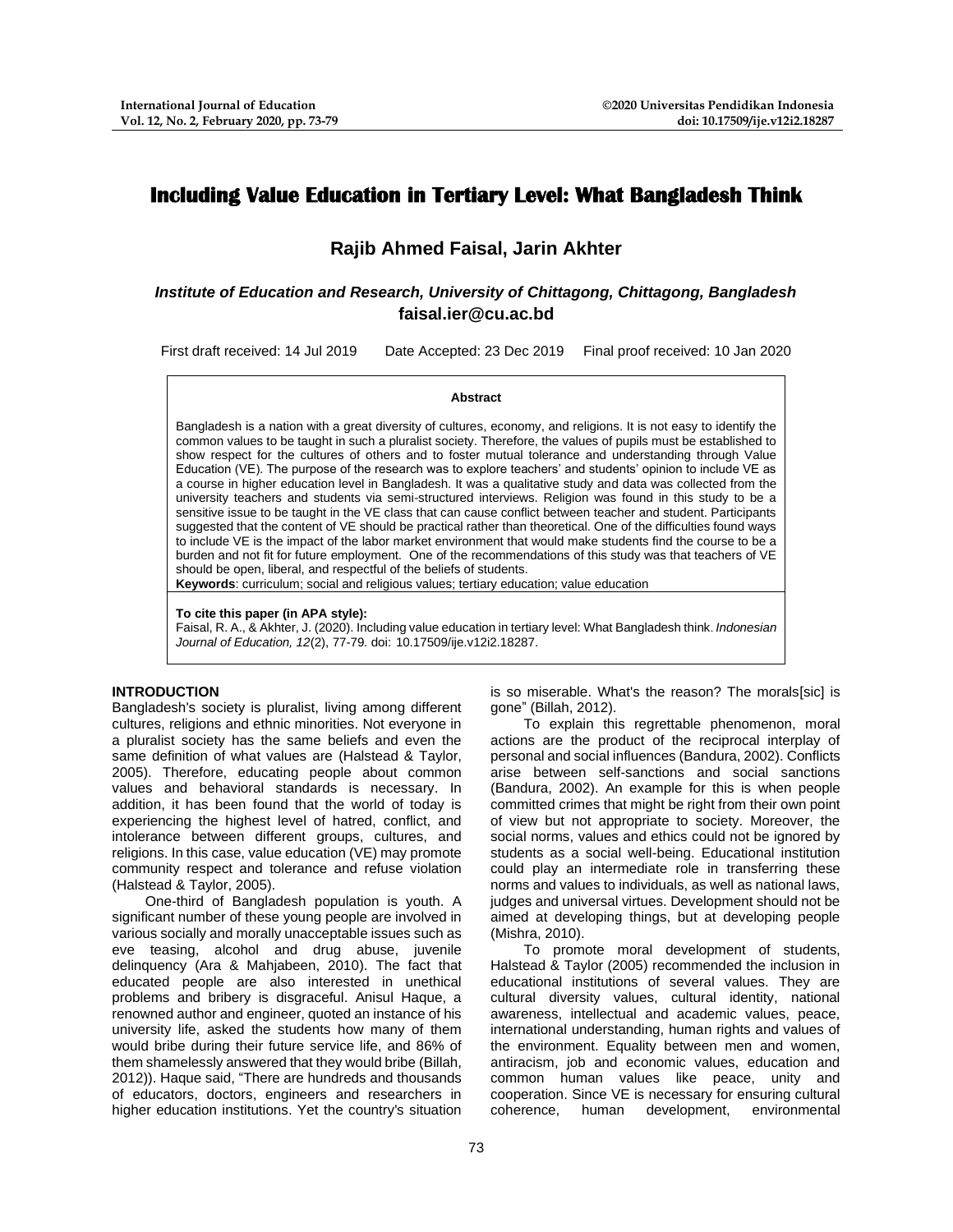sustainability and promoting peace, it has been taught in several countries of the world like USA, UK, Canada. It has been taught with different names as moral education, character education or ethical education.

If we consider Bangladesh education system, religious and ethical education has been taught in primary and secondary levels. There is no such a separate course where the common cultural, religious and social values have been taught. In Bangladesh's latest education policy, which was published in 2010, moral education was suggested in this policy as one of the fundamental courses at the secondary level (Rahman, Hamzah, Meerah, & Rahman, 2010). Most of the teachers have a positive perception of ethical issues, few of them have different behaviors and practice (Jahan & Islam, 2014). Under this circumstance, the importance of VE at the higher education level in Bangladesh has not yet been investigated. Therefore, this study aims to uncover the value of including VE at the higher education level through the perspectives and experiences of teachers and students.

Considering the current situation of developed countries, we can see that they have been facing challenges in regulating in-school bullying and violence. As for an example of the United States, violence, harassment, and antisocial behavior have reached epidemic proportions in schools and on the streets (B. White, 2015). The demise of these types of character was caused not only by individual moral failure, but also by the inclusion of multinational capitalism, pluralism and social mobility, communication media and popular culture. In addition, the education of character could be related to the education of value. Eleven principles for the launching of character education at school have been established (Lickona, 1996). The related concepts were promoting core ethical values; providing incentives for moral action for students to build character; involving a substantive and rigorous academic curriculum that recognizes and encourages all learners to succeed; aiming to improve intrinsic motivation for students; and requiring moral leadership from both staff and students.

India as a representative of Asian developing<br>countries also acknowledges the necessity of acknowledges the necessity of incorporating VE in educational insitution. Mishra (2010) suggested VE is so important for India's higher education and should be included in India's universities as a separate course. Considering Gandhian peace and religious outlook, it is possible to combine meditation, yoga, moral values and social activities with VE course (Mishra, 2010). Inversely, through an interdisciplinary approach, VE could be taught as part of other subjects. A powerful secret VE system could also mediate the moral construction of students on ' the good student ' and ' the good citizen ' in the long term (Thornberg, 2009).

VE is important not only for the students but also for the teachers' professional and moral development. In India, casteism, political influence, bribery and many more unfair practices have weakened and demoralized the teaching profession (Kalita, 2015). Professional value development of the teacher is therefore mandatory for VE teaching. In this case, educators need only remember the differences that were universally correct or wrong, seek information and choose to act to overcome the moral malaise that enables ethical violations to go unchallenged (Johns, McGrath, & Mathur, 2008).

In addition, VE could play an important role in science education. It can construct science students ' ethical perspective, attitude and behaviour for scientific knowledge. In Dutch universities, a pilot survey was conducted on the values of education and sustainable development. The study found that the Dutch university curriculum should incorporate an ethical perspective for sustainable development in science education to enhance the professional and responsible attitude of students towards the use of scientific knowledge (Muijen, 2004). Students must learn to answer theoretical and practical problems in a more complex and multidimensional manner than simply finding a ' technical solution (Muijen, 2004). A discourse could be an effective way in this regard to defend their own reality and other people's truth.

Besides, religious education may play a major role in improving the importance and ethics of students. One of the results of a research carried out in the UK Church School in Perish found that religious education has an impact on the value development of students (Hawkes, 2005). The research participants reported that the reason behind the value creation of the students was not only to express importance to the students by role modelling, but also to care for the relationship between teachers and students (Hawkes, 2005). UK Church school parents were also told that church-based education helped their children develop moral values and ethics (Hawkes, 2005). Since the research was conducted at primary school, it would have different outcomes to consider adult students at higher education level.

In contrast, British schools and Europe have been influenced by greater religious involvement (Halstead & Taylor, 2005). There has been a clear official view that religious education and collective worship are fundamental to the moral and spiritual development of children (Halstead & Taylor, 2005). Eventually the number of British people who strongly believe in God was increasing, which could impact people's attitudes towards religious education (B. White, 2015). On the other hand, the U.S. education system lacked such a link with religion and church as Britain and Europe (Halstead & Taylor, 2005). This could therefore be said that America has experienced extreme levels of violence lately, such as school-shooting.

Considering all the previous research findings, it has been perceived that VE is necessary in all the disciplines of education. VE could promote social coherence, tolerance and peace in the society. VE is therefore necessary in both developed and developing countries. It is also very significant in developing and promoting scientific knowledge. It could construct students' and teachers' ethical values and attitudes to obtain, promote and sustain scientific knowledge. Reflecting on all the studies, the researchers therefore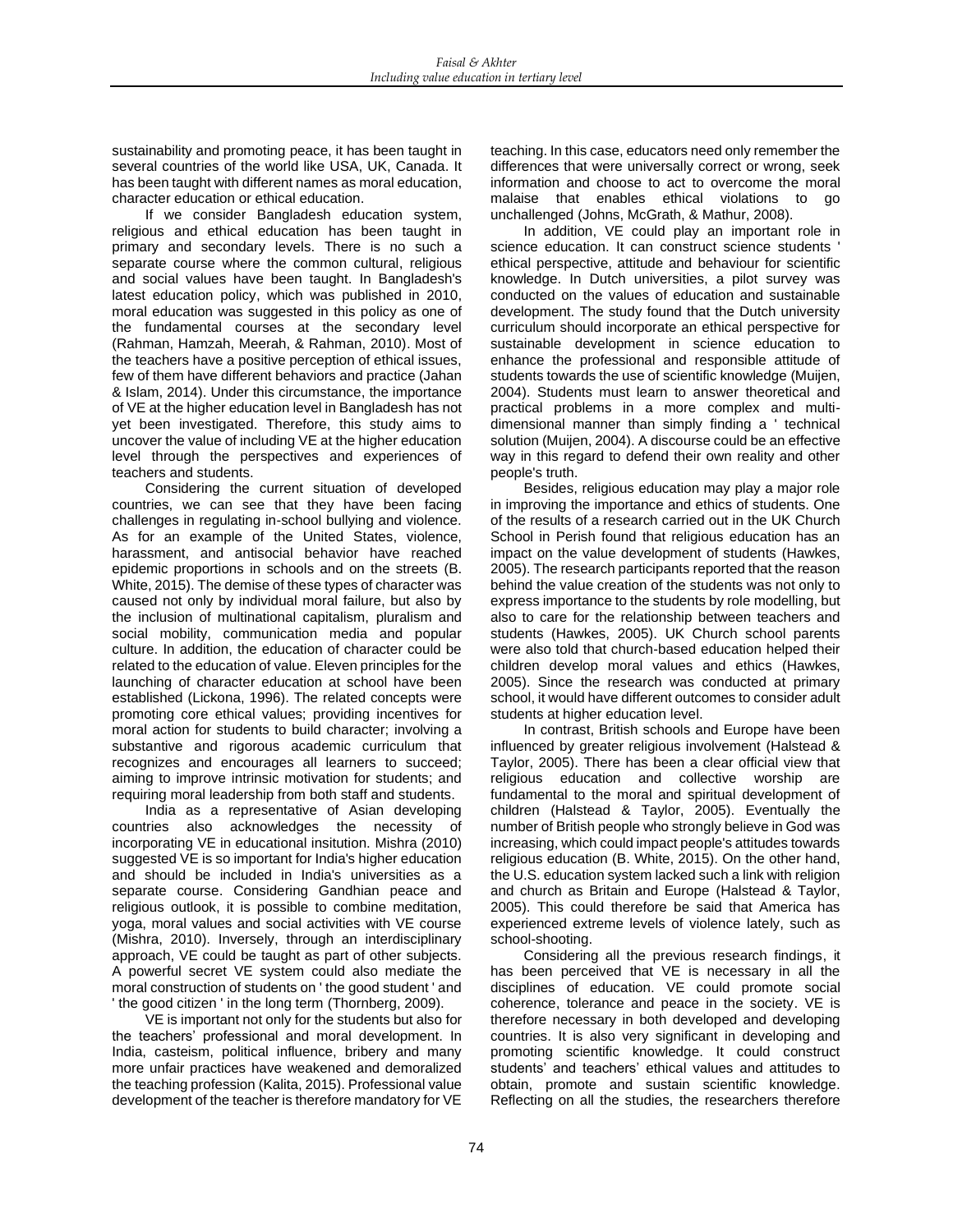attempted to search for an answer of the question, what do teachers and students think about the necessity, scope and challenge to include VE at higher education level? Since students are the core of the education systems and teachers are the facilitator in learning, both of them can explain their thought, perception and feelings with their practical experience. Therefore, the researchers aimed to reach both of them to collect the data to identify the necessity, scope and challenges to include VE in HE level.

#### **Methodology**

This research followed the qualitative method, while the literature might yield little information about the phenomena and researcher needs to learn more from participants through exploration (Creswell, 2002). The central phenomenon of the research was to explore the participants' views, opinions and perception in including VE as a course in higher education level. Since the researchers didn't find adequate information on this phenomenon in Bangladesh context, qualitative research was conducted to learn more about the central phenomenon from participants via semi-structured interview. Semi-structured interviews allow participants the freedom to express their views in their own terms (Cohen & Crabtree, 2006).

In total, 30 participants were selected purposefully. Among them were 10 university teachers, 10 graduate students from the Institute of Education and Research (IER) who had a VE course in their higher studies, and 10 graduate students from different disciplines who didn't have a VE course in higher studies were selected for sampling. Teachers were from 10 different fields of study: Chemistry, Institute of Modern Language, Sociology, Microbiology, Political Science, Marine Science and Fisheries, Pharmacy, Communication and Journalism, Accounting Department were selected as participants. Students from 10 different majors: Chemistry, Language (Pali), Botany, Statistics, Human Resource Management, Physics, Accounting, English Language and Literature, Institute of Modern Language, Islamic History and Culture were selected for interview.

University teachers were in group 1, students who had VE course were in group 2 and students who don't have VE course were in group 3. The purposeful sampling technique was applied where researchers intentionally select individuals and sites to understand the central phenomenon (Creswell, 2002). Here in this study, researchers tried to select participants, whether they were "information rich".

In qualitative approach, researchers' trustworthiness is crucial for data collection and data analysis. This trustworthiness could be defined as to eliminate researchers' bias perspective and increase their truthfulness of a proposition about social phenomenon (Golafshani, 2003). Since both of the researchers were university teachers, participants who were students might feel imbalance power between

themselves and interviewers. Therefore, before collecting data, the researchers asked for the consent from participants and recorded the consent in an audio tape. The participants were told that they could withdraw their participation in anytime during the interview session. The researchers were committed to participants to preserve the data in a secured device. They were also committed to participants that their information wouldn't do any harm in their academic or personal lives. Researchers used the pseudo name of participants and their information was not used for any other research purposes.

Researchers collected data from different sources (teachers & students) via semi-structured interview questionnaire. The questions were organized under four areas: participants' view on VE, possibilities and challenges for including VE, suggestion for course content & how important teacher attitude is. Both teachers and students were asked the same questions which could be related to 'triangulation (Golafshani, 2003). Then, the data were analyzed through coding to identify categories and themes.

#### **Findings & Discussion**

Six trends are defined after the process of data analysis. These themes are chosen according to the frequently mentioned statements of the participants.

#### *Significance of VE*

Teachers and students from different fields of study shared the importance of VE in the development of ethical values and ethics for students. They agreed that to grow students as a good human being, VE is important and useful. One of the science teachers said that,

There are many courses like this in foreign countries. I have studied philosophy courses such as ethics or science ethics. There is a connection between science and ethics. I always advise the student to be frank. Students in science collect data and use it as they wish, but staying honest in their own position is important. Which data collect from the laboratory, they should properly give their teacher. It is also very important for medical students. (Liakot, group 1)

Researchers asked the student group who took the VE course a question: do they think they're different from the other students who couldn't get the chance to take the course? On this topic, the students have mixed reactions. Many students (7 out of 10) shared that they thought they could describe having knowledge, of values and that they thought they felt responsible in their lives to reflect their values. One of the students said:

Yes, with other students who had no VE course, I found the difference with me. I haven't found them respectful of teachers. They weren't building a good teacher relationship like us. We do have a really strong junior and senior relationship. For any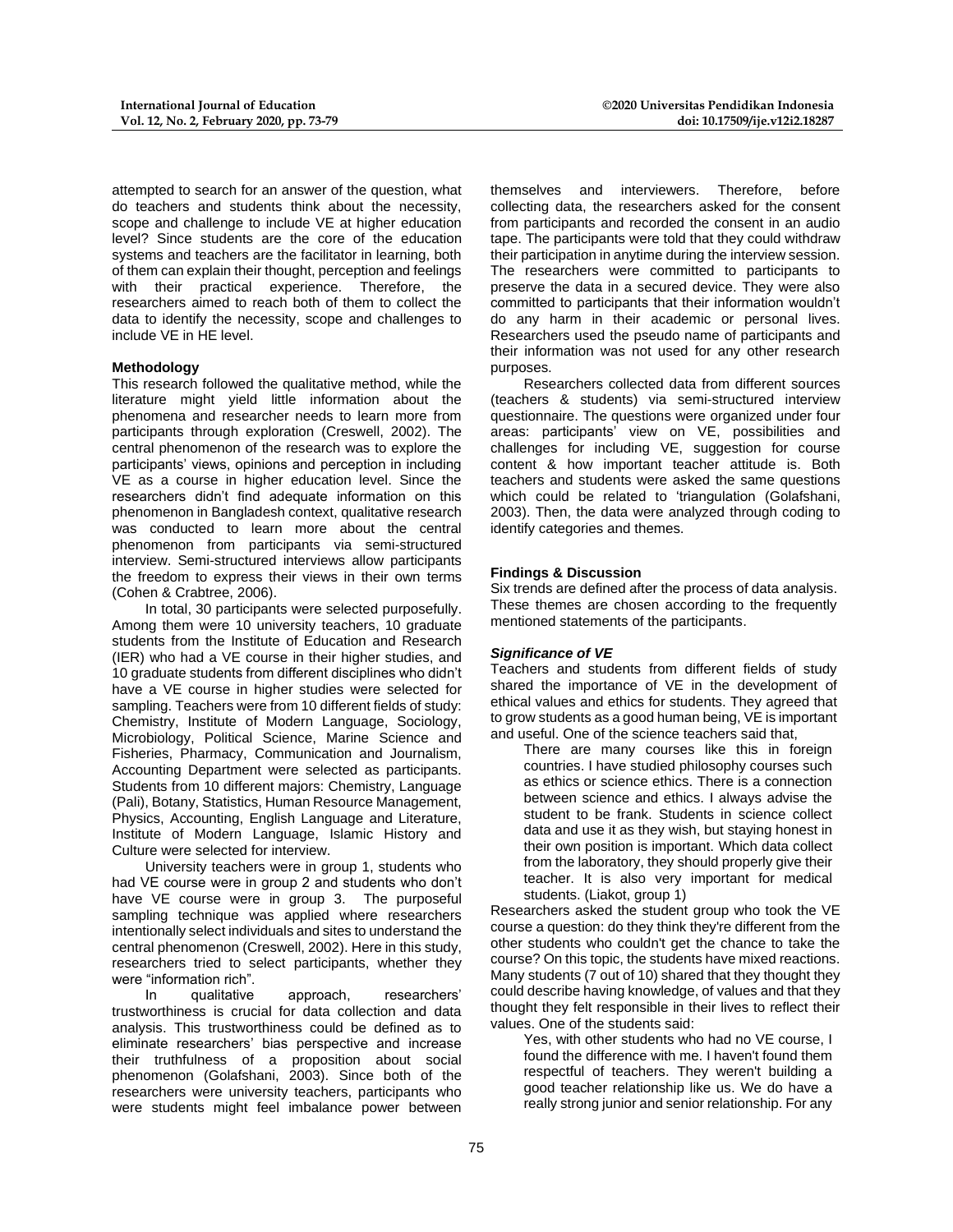problem, we support each other. I think values are helping us to develop empathy. Yet I haven't seen this kind of action from other field students. I think it would be beneficial for them to create value if VE

could be included in their subject. (Fazlur, group 2) On the other hand, a few students said that at higher education level they did not think they could grow their value. Rather, their ideals and morals were established by families, communities, and friends throughout their youth. They argued that it might not be feasible for adult students to develop new values and ethics at a higher level.

Many of the teachers said that VE should not be included as an additional course at the higher education level. They suggested incorporating a few value-related topics as a hidden curriculum with regular courses. For example, one of the opinions of the teachers was,

To practice value education, we don't need extra classroom here. It can also be used for topics that have already been taught as mandatory subjects. (Nazmul, group 1)

All but three respondents agreed that VE is very important to students. Participants expressed that the UGC and other regulatory bodies should take initiative in including VE as a higher education level course.

# *VE and Job Market Economy*

Some of the teachers and students shared that if VE includes students in each department of higher education level because it is an extra subject for them, they would oppose it. In their future career, they might not find it useful. Because VE has no advantage over skill development and job creation, they will consider it a burden. Inversely, there was a counterargument among many respondents that VE is also necessary for career life.

One of the objectives of our education is to help students have a job after their graduation completion. David Blunkett, the British Secretary of State for Education and Employment, argued on the knowledge economy and higher education that "Globalization and the arrival of the knowledge economy undoubtedly intensify competitive pressures on higher education institutions. Learning has become big business" (Graf, 2009). German universities concentrated on a non-profit venture, while Britain, the United States and Australia are closely linked to the commercialization and export of higher education services (Graf, 2009). Teachers recommended here in this study that VE should not be included as a compulsory subject. Rather than being taught with regular subjects.

As education becomes a commodity that has forced universities to analyze academic programs in terms of costs versus benefits that could neglect the institution's core values (Berg, 2005), it also has an ethical responsibility. One of the duties of business is to meet ethical obligations, which means upholding a set of values, standards or behavioral principles that represent a concern about what customers, staff, investors, the society and other stakeholders find to be equitable, fair,

or in accordance with the moral rights or reasonable expectations of stakeholders (Carroll, 2000). In this study the respondents accepted that VE could be useful to increase the professional development, transparency and trustworthiness of students throughout the career life in every field of study.

Despite the labor market economy's influence on higher education, another respondent clearly explained why VE should be included. He said so,

The most troubling thing in today's world is the "decay of morality...!" And to find the cause of it, we noticed that the education system has no value education and its lack of practice. When a human being grows up, he mixes himself with different complicated functions every day, where moral education becomes looser and faded. So at the higher level, students get busy with their careerrelated study where there is no connection between value educations. They become what they want, but without morality, when they become a professional! Ultimately, it makes them heinous. We should remember that our study's objective is to serve humanity. And that is why we badly need education to value. (Amin, group 1).

# *Classroom Conflict and Teaching Value Education*

Several challenges and opportunities are shared by respondents to implement VE at a higher level. To settle on a certain quality, one of the possible obstacles would be to resolve classroom conflict. Some of the respondents at the higher education level who had the VE course shared their experience on religious issues in classroom conflict. They believe teachers should be neutral, liberal, and show respect for the opinion of the students. Jasmine said that

We had a dispute over a religious issue in our class. Another group of students argued that religions should be modified according to our present requirement, while another group of students argued that we should be adjusted according to religious education. The first group was persuaded by the teacher and another team left the classroom. Without expressing his own view, I think the teacher should offer a neutral opinion. I think it hurts the feelings of any group of students. Furthermore, I don't think students have acted responsibly because in the future, you may face any kind of conflict, it doesn't mean you will leave the situation. (Jasmine, group 2)

In this study, it was found that the attitude of their VE teachers does not satisfy students who have already had a VE course at the undergraduate level. Few of them were in conflict with the opinion of their teachers in the classroom. They said teachers should be progressive, open-minded and tolerant of their opinions. Research was conducted by (Meyers, Bender, Hill, & Thomas, 2006) showed that teachers could avoid conflict in the classroom and manage the classroom by communicating with students showing respect, clarifying the student's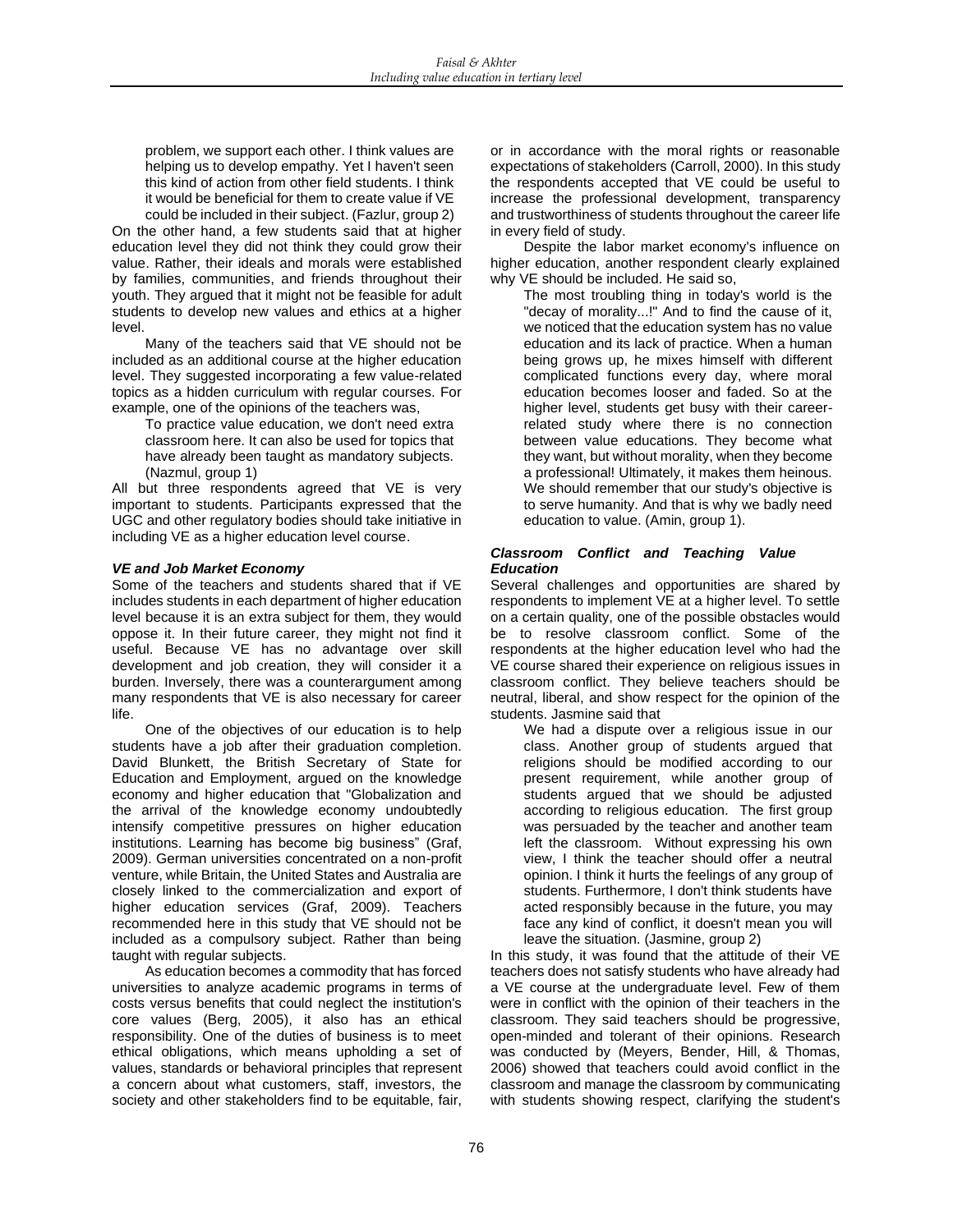goal; addressing students outside the classroom, focusing on the feelings and empathy of students and involving students in the problem solving.

In addition, some of the students claimed in this study that the grading of the course had also created tension between students. We felt their ranking would be reduced by writing dissimilar views, values and viewpoints on the examination paper from educators. A finding from another research could be mentioned here that students accused their teachers of having the most frequent conflicts for grades, examinations and excuses (Tantleff-Dunn, Dunn, & Gokee, 2002). To resolve these disputes, researchers suggested that teachers are able to carefully clarify the policies before classes, improve the objectivity of grading and exams, and enforce policies that eliminate the need to determine the validity of the arguments of students that could strengthen the sense of equality among students (Tantleff-Dunn, Dunn, & Gokee, 2002).

#### *Value & Religious Education*

In this study, it was found that teaching religious issues at the higher education level would be a sensitive topic. Researchers therefore attempted to find the opinion of the participants on religious study in the course of VE. Except for one, all participants expressed the importance of teaching religious issues as part of the VE. The participant who opposed the religious study said

There are many countries where religious books are not needed, because religion makes certain confined values. They teach values through ethical books... In this situation, Motaher Hossain Chowdhury's "Songskritir Kotha" is a good article. It's going to be the best article written about culture around the world. It's about value education. His first line is- Religion is the culture of the mass people, but in the educative and elegant people "Culture is the religion". Value education is more than the religious lesson. (Bishal, group 1)

Religion, a sensitive issue in Bangladesh, has been discussed in this report. Most people would not accept the opinion of any unbeliever towards religion. In this situation, avoiding conflict over religious issues in the classroom would not be easy for a non-believer educator. Researchers therefore attempted to understand the importance of including religious education in the context of VE.

The majority of the participants said that religious education should be included as a vehicle of moral education in the VE course. Books of religion and spiritual knowledge tend to promote an attitude of respect for values, morality and ethics (Kalita, 2015). In this case, White (2004) argued that students should recognize all religions in order to respect the opinions of others and should be motivated to assess them and improve their credentials. Therefore, the ability to study all religions should be integrated into the curriculum of VE. Valueoriented learning with a comparative religion course

could promote social harmony, liberal attitude and a less fanatical approach to religion (Rama, Anitha, & Vasudhakar, 2014)

On the other hand, Mason (2003) argued that all the students of a pluralist society should have the right to know about the neighbours' religions which is not easy to incorporate in a religious school. Therefore, at higher education level students could have the freedom to know different religions and core ethics. At higher education level students are treated as adult and if they could have the opportunity to know about core values of different religions it could be expected that they could develop the respect to others' beliefs, thoughts and rituals.

#### *Teacher as Role Model*

All participants shared that a VE course instructor should be a role model in practical life to draw on their values and ethics. Having their instructors as role models would encourage the growth of students' values and ethics. Hawkes (2005) found that the respondents of his study believed that in addition to role modelling, the relationship between teacher and student is essential to communicate values to the student. All teachers and students should therefore demonstrate mutual respect, compassion and kindness. Managing the classroom dispute and other obstacles would be beneficial to educators.

One of the respondents gave an example to why an educator should be an icon with values that are followed.

The attitude of the instructor is very significant. Because whenever my teacher says that I should not smoke, and when I see him smoking, it is clearly contradictory. .... What he believes is important and what he really does in his real life, because unless you do it yourself, you can't implement the stuff. (Itu, group 2)

Aligned with the participant's comment the researchers from different fields also argued that teacher should demonstrate ethical behaviour to teach VE to students. One of the researchers of physical education argued that "teachers with character serve as role models for telling the truth, respecting others, accepting and fulfilling responsibilities, playing fair, earning and returning trust and living a moral life" (Lumpkin, 2008, p. 49). Therefore, teachers should be concerned in practicing ethical behaviour to encourage students to lead a moral life.

There were various opinions on the competence of the teacher. Many of the respondents thought it was necessary to teach VE to students by a particular specialist. On the other hand, many of them thought there was no need to have a specialist in the subject. Instead, specialists can train teachers on how to teach VE through ToT (Training of Teachers).

#### *Teaching Method*

Most students who have completed VE courses were found to be disappointed with the teaching methods of their teachers. Students believed more realistic approach than theoretical approach should be taken. They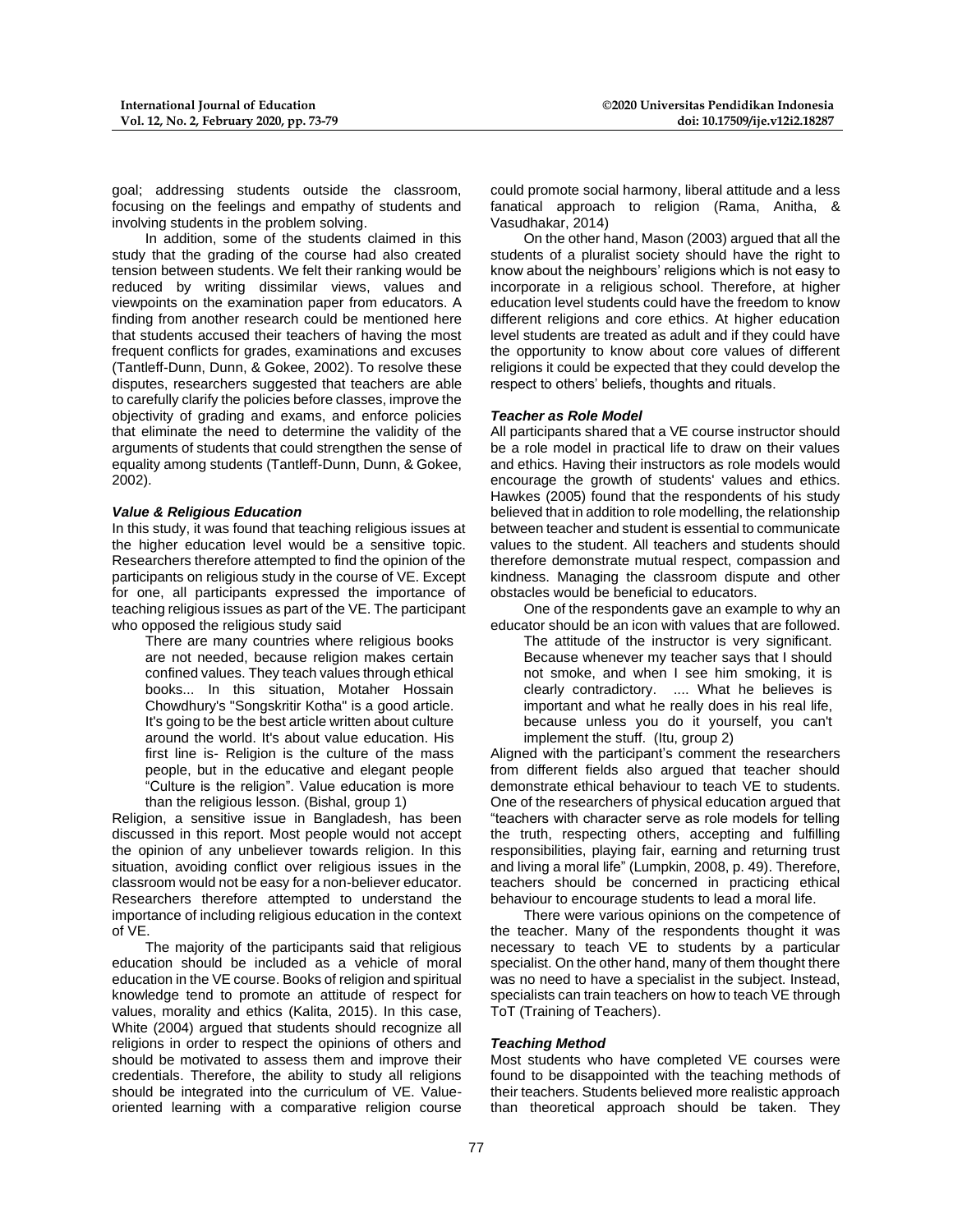expressed that group discussion, teamwork, real-life experience-based assignments could be incorporated into their curriculum, and many more creative learning methods and techniques. For example, one of the opinions of the participants is given bellow

Teacher taught us by the method of lecture that we did not like. I think it should be based on practical work on the ground. The teacher could let us go out of the classroom at least once a week to find out how we can implement values. (Champa, group 2)

Most of the participants expressed in this study that VE at the higher level should focus on practical rather than a theoretical approach. Adults tend to believe and learn from action instead of words (Anthanasou, 2008). Learning through practical life experiences could therefore be a useful technique for effective teaching of VE. Therefore, adults want to know significant and relevant things in their lives (Sutherland & Crowther, 2008). VE subjects should therefore be linked to the social context of students and applicable to real life. If they are allowed in real life, self-regulatory mechanisms for ethical actions do not work (Bandura, 2002). Activities of practical life experience could therefore be valuable for the ethical and quality growth of students. Teamwork helps students learn from peers and through dialogue solve a problem. Developing interpersonal and communication skills is also beneficial. Group learning is a valuable tool to help adults learn more and become more aware of it (Rogers & Horrocks, 2010).

Adult education is challenging because the purpose of adult education is not only to achieve the personal gain of learners, but also to address inequality issues (racial, gender, religious, etc.), to lead the individual empowerment and/or social transformation (Rogers & Horrocks, 2010). VE course would address social inequalities to engage students in critical thinking about their own opinions and acting as a responsible person through transformative learning (Mezirow, 1991). The dialogue could be an effective approach in this case. An effective dialogue between facilitator and learner is a very powerful way to listen (Vella, 2002). Therefore, for effective learning, both teachers and students need to listen carefully to each other.

In the same note, Lumplin (2008) argued that to build students' ethical values it is necessary to develop their moral reasoning process. The author suggested that student could easily rationalize their unprincipled behaviour like telling lie, cheating during the test, or stealing something. If their moral reasoning is developed, they can identify their wrong and unethical deeds (Lumpkin, 2008). Eventually, they could take action according their moral reasoning process.

# **CONCLUSION**

VE would help to enhance social cohesion, tolerance, moral values, and justice. Individual and social life, it can have a positive impact. It is necessary not only for a country, but also for the whole world, to develop a student as a responsible citizen. It might therefore lead to

universal solidarity and compassion. Higher-level VE will help a learner thinks critically about the moral values, morals, and norms that might turn their consciousness into action. When the topics relate to their life experiences, adult learners could learn effectively at a higher level. The teacher should therefore be careful in choosing the material, respecting the students, and being free, progressive, and neutral. In this regard, the teacher can keep the famous words of Socrates in mind: "I cannot teach anybody anything, I can only make them think."

# **References**

- Anthanasou, J. (2008). *Adult educational psychology.* Rotterdam, the Netherlands: Sense Publication.
- Ara, R., & Mahjabeen, T. (2010). Moral deviation in young people in Bangladesh. *Bangladesh Journal of Bioethics*, 58-62.
- Bandura, A. (2002). Selective moral disengagement in the exercise of moral agency. *Journal of moral education, 31*(2), 101-119.
- Berg, G. (2005). Reform higher education with capitalism? *Change: The Magazine of Higher Learning, 37*(3), 28-34.
- Billah, M. (April 30, 2012). The necessity of moral education. *Bangladesh Education Article*. Retrieved from https://bdeduarticle.com/thenecessity-of-moral-education/
- Carroll, A. (2000). Ethical challenges for business in the new millennium: Corporate social responsibility and models of management morality. *Business Ethics Quarterly, 10*(1), 33-42.
- Cohen, D., & Crabtree, B. (2006). Qualitative research guidelines project.

http://www.qualres.org/HomeEval-3664.html

- Creswell, J. (2002). *Educational research: Planning, conducting, and evaluating quantitative.* Upper Saddle River, NJ, US: Prentice Hall.
- Golafshani, N. (2003). Understanding reliability and validity in qualitative research. *The qualitative report, 8*(4), 597-606.
- Graf, L. (2009). Applying the Varieties of capitalism approach to higher education: Comparing the internationalisation of German and British universities. *European Journal of Education, 44*(4), 569-585.
- Halstead, M., & Taylor, M. (2005). *Values in education and education in values.* London, UK: Routledge.
- Hawkes, N. (2005). *Does teaching values improve the quality of education in primary schools?* (Unpublished DPhil thesis). University of Oxford, England.
- Jahan, N., & Islam, M. S. (2014). Ethical Issues in university teaching: Some selected university teachers' perception and practice. *Educational Quest*, 93.
- Johns, B.H., McGrath, M.Z., & Mathur, S.R. (2008). Ethical dilemmas in education: Standing up for honesty and integrity. Lanham, MD, UK: Rowman & Littlefield.